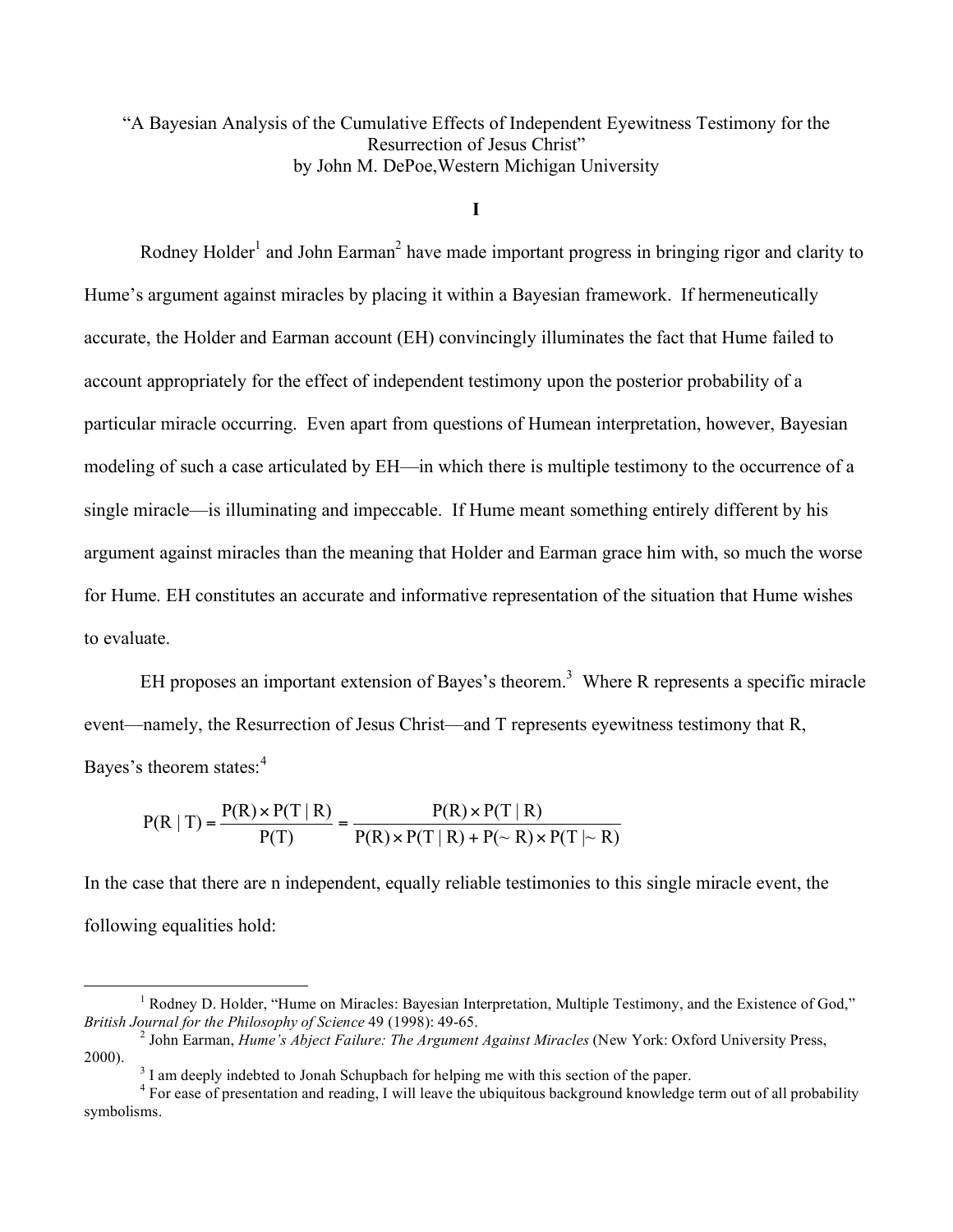$$
P(T1 & \mathbf{\&} \dots & \mathbf{\&} Tn) = P(T1) \times P(T2) \times \dots \times P(Tn) = P(T)n
$$
  
\n
$$
P(T1 & \mathbf{\&} \dots & \mathbf{\&} Tn | R) = P(T1 | R) \times P(T2 | R) \times \dots \times P(Tn | R) = P(T | R)n
$$
  
\n
$$
P(T1 & \mathbf{\&} \dots & \mathbf{\&} Tn | \sim R) = P(T1 | \sim R) \times P(T2 | \sim R) \times \dots \times P(Tn | \sim R) = P(T | \sim R)n
$$

Bayes's theorem should then be amended as:

$$
P(R | Tn) = \frac{P(R) \times P(T1 & \dots & Tn | R)}{P(R) \times P(T1 & \dots & Tn | R) + P(\sim R) \times P(T1 & \dots & Tn | \sim R)}
$$

$$
= \frac{P(R) \times P(T \mid R)^n}{P(R) \times P(T \mid R)^n + P(\sim R) \times P(T \mid \sim R)^n}
$$

Given that this ratio is now in the form *A B*  $\frac{A}{+ B}$ , we may simplify:

$$
P(R | T^n) = \frac{1}{1 + \frac{P(\sim R) \times P(T | \sim R)^n}{P(R) \times P(T | R)^n}}
$$

$$
= \frac{1}{1 + \left[\frac{P(\sim R)}{P(R)}\right] \times \left[\frac{P(T | \sim R)}{P(T | R)}\right]^n}
$$

In this extended form of Bayes's theorem, which I label (EBT), I will refer to  $\frac{1}{P(R)}$ |  $\left[ \frac{P(\sim R)}{P(R)} \right]$ % & P(R)  $\frac{P(\sim R)}{P(\sim R)}$  as the prior

probability ratio term (PT) and to  $\frac{P(1+R)}{P(T+R)}$ ]  $\left[ \frac{P(T \mid \sim R)}{P(T \mid R)} \right]$ % &  $P(T | R)$  $\frac{P(T \mid \sim R)}{P(T \mid R)}$  as the likelihood ratio term (LT).

My project is modest for at least two reasons. First, my project merely builds on the probabilistic foundations of EH. Holder writes, "Whether or not there have been examples in history where the combined testimony of independent witnesses has enhanced the probability of a miracle's occurrence to greater than indifference level is a matter for empirical investigation."<sup>5</sup> My project simply uses EH to perform this empirical investigation. More specifically, this paper constitutes an attempt to

 $<sup>5</sup>$  Holder, 53.</sup>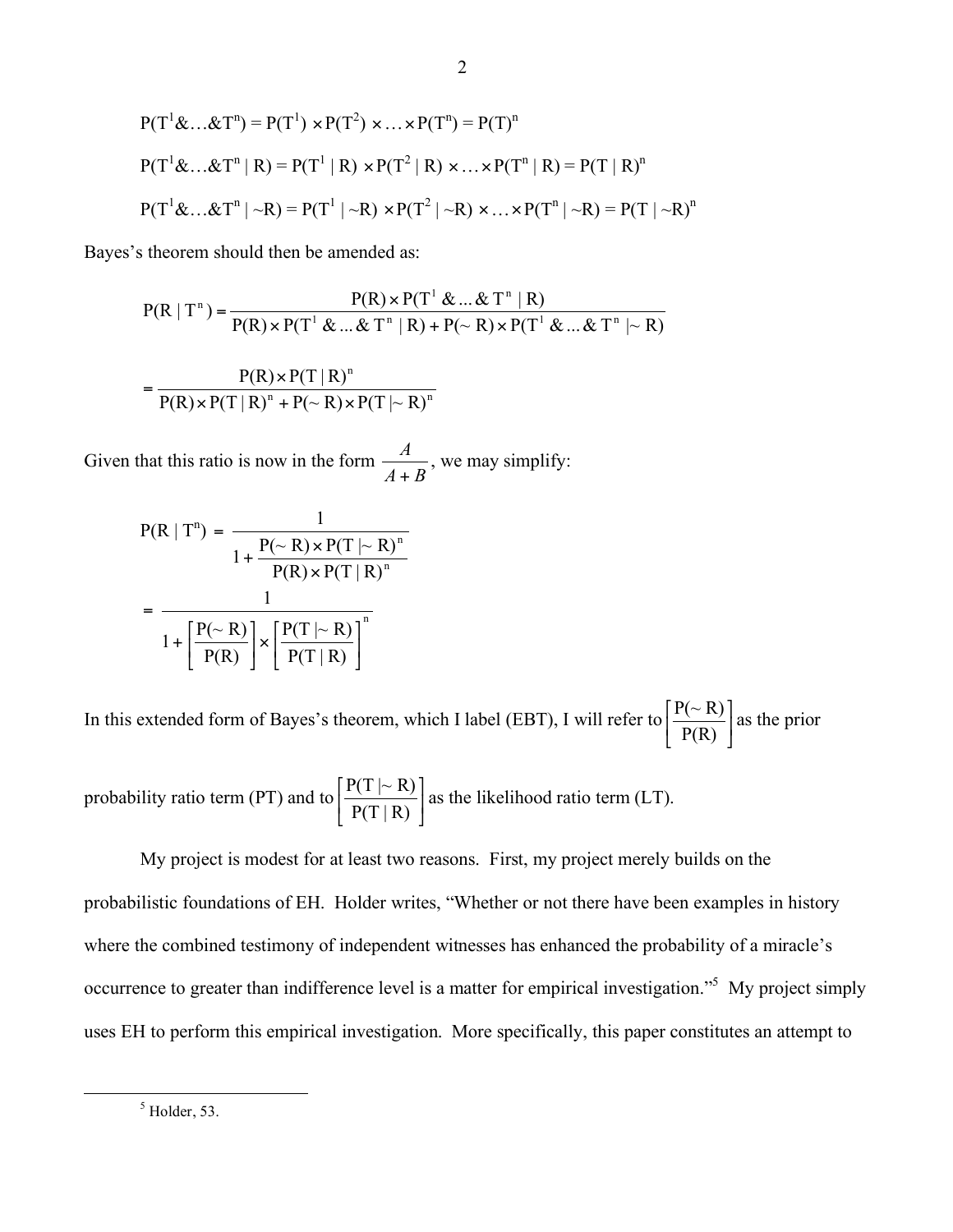spell out the implications of EH on testimonial arguments for the Resurrection of Jesus Christ. Second, the work that I perform throughout this paper is not completely original, but traces of it run throughout the history of such arguments for the Resurrection. Most notably, in his *Ninth Bridgewater Treatise*, Charles Babbage offers a parallel Bayesian analysis to EH and draws a few general conclusions pertaining to the positive effects of multiple testimony upon the plausibility of miracles.<sup>6</sup>

Yet, even if my project is modest, it is also much needed. The argumentative precision gained from the method I use is greatly needed in today's philosophy of religion. Too often, arguments for the Resurrection lack the rigor and precision for which analytic philosophy strives. For instance, on the subject of testimonial support for the Resurrection, Richard Swinburne writes, "Testimony by more than one witness to the occurrence of the same event makes it very probable indeed that that to which they testify is true – to the extent to which it is probable that they are independent witnesses."<sup>7</sup> Upon reading this passage, one may rightly ask, "Is it necessarily the case that probability goes up with multiple testimony?" or "Just how probable is meant by 'very probable indeed'?" or "Is there any axiomatic method for measuring the effects of testimony on a particular theory?" etc. Because of the vague nature of such arguments, current debates over the plausibility of the Resurrection regularly hit impasses at the level of differences in personal opinions and intuitions. My application of EH to testimonial arguments for the Resurrection adds rigorous detail to points like Swinburne's; thus, making it possible to give satisfactory answers to such questions. Ultimately, my goal is to apply EBT to testimonial arguments for the historicity of the Resurrection as an objective tool to disentangle mere personal opinion from evidential support.

3

 <sup>6</sup> As included in Earman, *Hume's Abject Failure*, 203-12. Similar accounts to EH are also offered by the anonymous author of "A Calculation of the Credibility of Human Testimony" in the 1699 volume of the *Philosophical Transactions of the Royal Society (London)*, as included in Earman, *Hume's Abject Failure*, 193-94 and by Pierre Simon Laplace, "Concerning the Probabilities of Testimonies," in *A Philosophical Essay on Probability*, as included in Earman, *Hume's Abject Failure*, 194-202. <sup>7</sup> Richard Swinburne, *The Resurrection of God Incarnate* (New York: Oxford University Press, 2003), 13-14.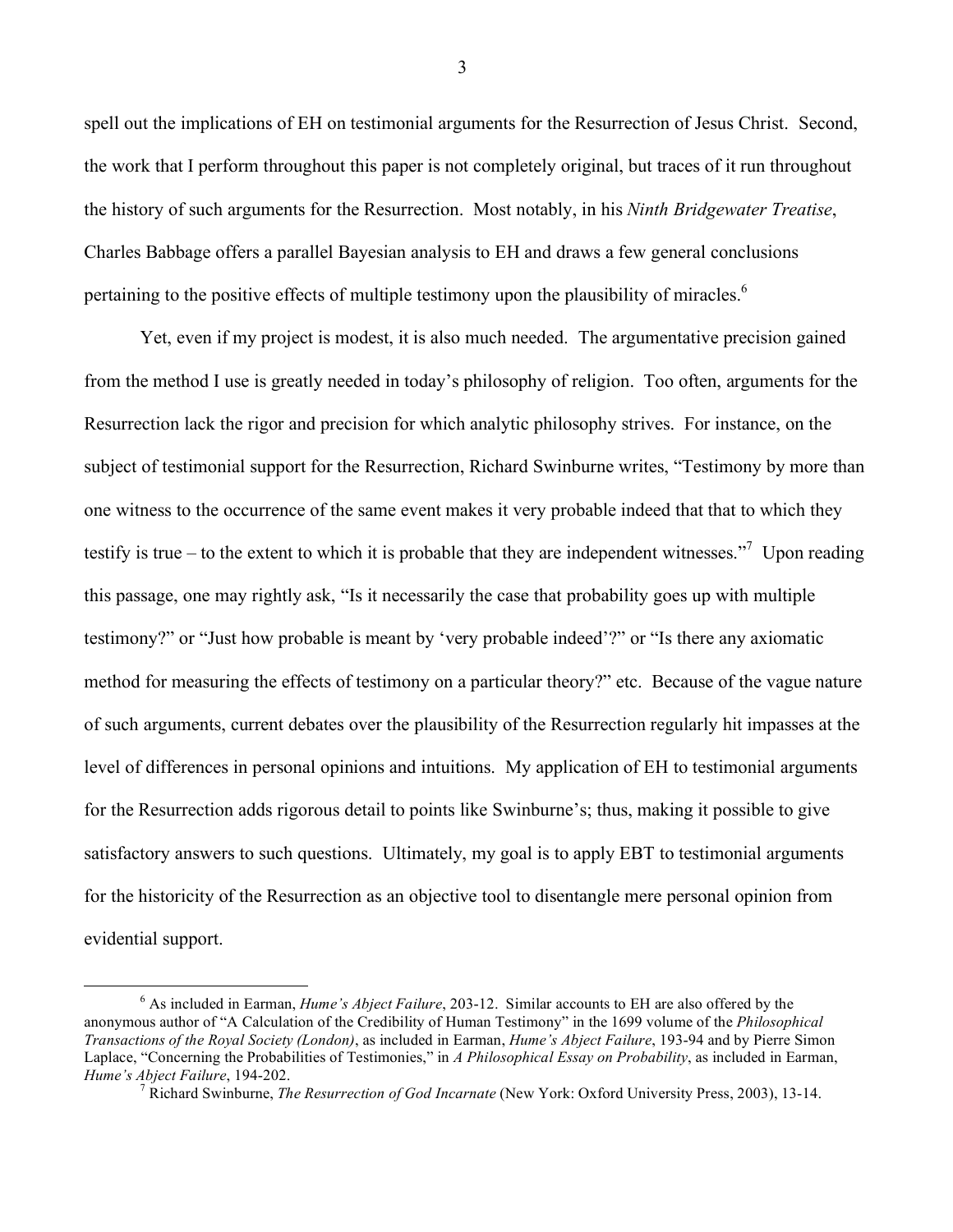The effects of multiple, independent testimony on the posterior probability of an event are striking. No matter how much more probable it is that an event does not occur than that it does,<sup>8</sup> given a sufficient number of moderately reliable independent witnesses testifying that the event occurred, the posterior probability of the event will go up exponentially as n increases and will, in the limit, become arbitrarily close to certainty. In other words, using EBT, no matter how top-heavy PT is, as long as LT is at least slightly bottom-heavy, then

$$
\lim_{n \to \infty} P(R \mid T^n) = \frac{1}{1 + \left[\frac{P(\sim R)}{P(R)}\right] \times \left[\frac{P(T \mid \sim R)}{P(T \mid R)}\right]^n} = 1
$$

Making this same point, Holder remarks, "No matter how small P(R) one can choose n (finite) such that  $P(R | T<sup>n</sup>) > .5$ . The point is that, as n increases, the factor n  $P(T | R)$  $P(T \mid \sim R)$ ! |  $\left[ \frac{P(T \mid \sim R)}{P(T \mid R)} \right]$ %  $\left[\frac{P(T|\sim R)}{R(T|\sim R)}\right]$  decreases very rapidly, soon

becoming comparable with  $P(R)$ ."<sup>9</sup>

One serious challenge to my project arises from a consideration of PT, LT, and n. These are rather abstract and complex terms; surely we can't seriously hope to put specific accurate figures on them. I attempt to account for this problem by using ranges rather than specific estimates of the objective values of the terms, and by allowing these ranges to cover estimates that I—no doubt optimistically—hope the atheist and the theist alike could be happy with.

For n, we need to estimate the number of statistically independent putative eyewitnesses to R. For n such witnesses, it must be the case that  $P(T^1|T^2\&\ldots\&T^n\&R) = P(T^1|R)$ . In other words, given the

<sup>&</sup>lt;sup>8</sup> Provided onw does not assign it a probability of zero. See section III.<br><sup>9</sup> Holder, 53 (For consistency's sake, we have replaced Holder's M with our R and his (q/p) with our LT raised to the n power). Also, see Earman, 55.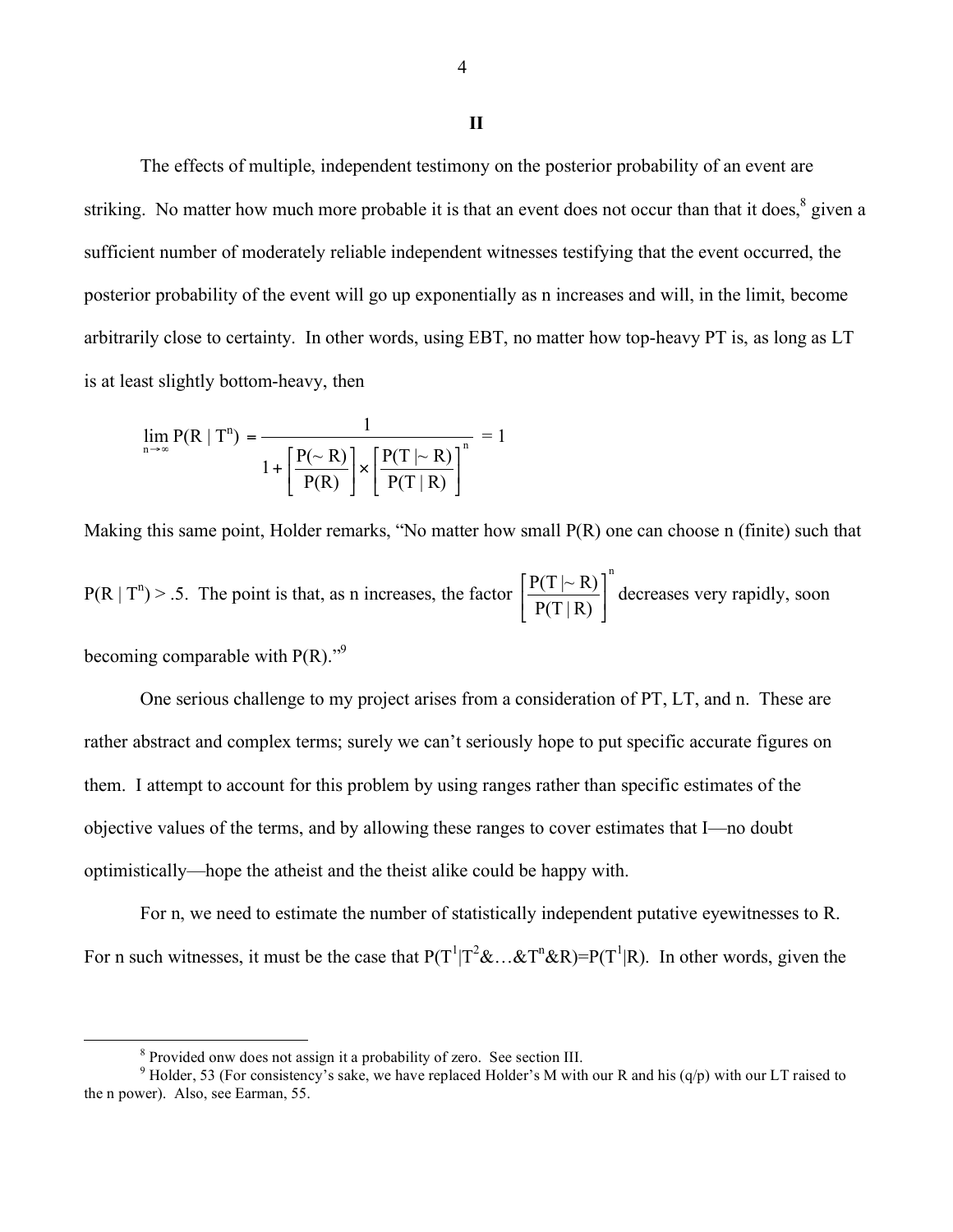independence requirement, it cannot be the case that any such witness is more or less likely to testify that R given the testimonies of the other witnesses.

The New Testament provides an impressive list of eyewitnesses to the resurrected Jesus: Mary Magdalene (Mark 16:9-11; John 20:11-18), other women (Matt. 28:9-10), Peter (Luke 24:34; 1 Cor. 15:5), ten disciples in the upper room (Luke 24:36-43; John 20:19-25), eleven disciples in the upper room (Mark 16:14; John 20:26-31; 1 Cor. 15:5), seven disciples fishing (John 21:1-23), eleven disciples on a mountain (Mark 16:15-18; Matt. 28:16-20), the disciples at the ascension (Luke 24:44-49; Acts 1:3- 8), two men on the road to Emmaus (Mark 16:12-13; Luke 24:13-23), over five hundred at one time (1 Cor. 15:6), James (1 Cor. 15:7), and Paul (Acts 9:1-19; 22:3-16; 26:9-18; 1 Cor. 9:1). From these passages, one could count as many as five hundred twenty eyewitnesses. But for the sake of charity, I shall assume that some of these eyewitnesses's testimony (for whatever reasons) should not count. In fact, I will designate that n=10, supposing that as many as five hundred ten of the recorded eyewitnesses are in some way disqualified. While I would actually assess n to be much greater than ten, I will proceed with this generous concession in favor of not-R for the sake of using figures I believe some nontheists could accept.

LT is a ratio that compares the likelihood of the testimonies given that R did not occur with the parallel likelihood given that R did occur. Importantly, this ratio does not mention  $P(R)$  or  $P(\sim R)$  in any way; thus, one's intuitions about the improbability of R should have no bearing upon the value one gives LT. When appraising LT, I am only interested in comparing the probabilities of the particular historical testimonies that we have, given that R actually did or did not occur. When one considers that the eyewitnesses for R had nothing to gain, faced intense suffering for their testimony, possessed upstanding character, and not a single recorded witness gave testimony to the contrary, it seems gracious to assign

5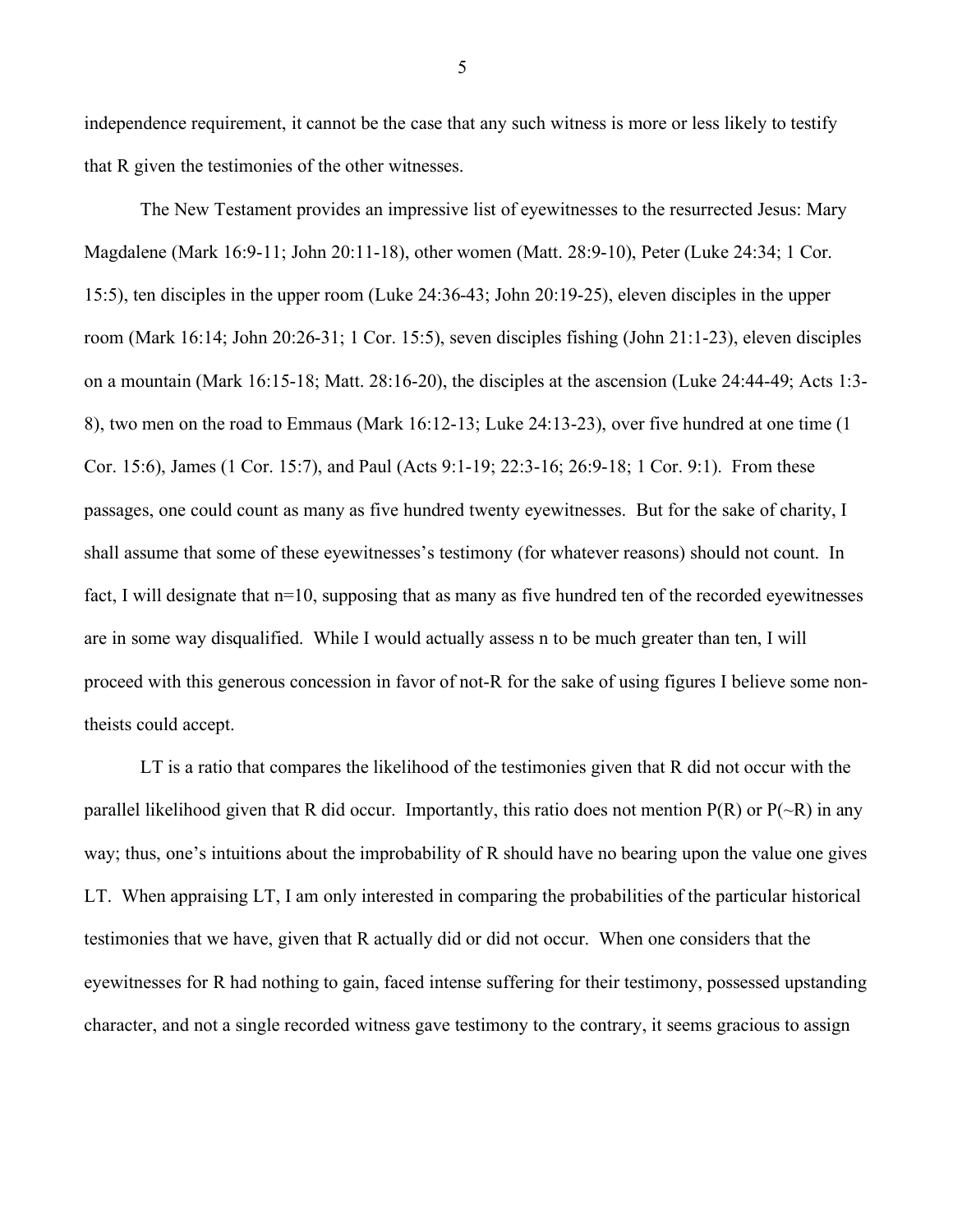LT the value of 1/10. If one has doubts about the gracious nature of this estimate, more could be shown to argue that LT is bottom-heavy.<sup>10</sup>

I expect the most difficult and controversial variable to assess is PT. Since PT represents the probability of not-R over R apart from the eyewitness testimony. One should consider the relevant supporting evidence for R such as the empty tomb, the centrality of the Resurrection in the preaching of the early church, the significant departure from the Jewish culture and religion that is found in the Resurrection accounts, the general historical accuracy of the New Testament, and other confirming evidence for R. Even when one weighs this evidence against the arguments against the existence of God (*e.g.*, the problem of evil), I think the theist can grant an exceptionally generous assignment of PT to be 1,000,000/1. I personally find this figure to underestimate an accurate ratio for PT, but I believe this modest assessment should be amenable to many non-believers. In other words, I have conceded this inflated underestimation so that I can demonstrate the effects of multiple eyewitnesses for R on grounds that reasonable unbelievers could accept.

So, my generous estimates for the variables in EBT are PT=  $1,000,000/1$ , LT=  $1/10$ , and n= 10. With the variables assigned graciously so as to include advocates of not-R, EBT yields:

$$
P(R | T^{10}) = \frac{1}{1 + \left[\frac{1 \times 10^6}{1}\right] \times \left[\frac{1}{10}\right]^{10}} = \frac{1}{1 + \left[\frac{1}{10^4}\right]} = \frac{1}{1.0001} \approx .9999
$$

Indeed, the results are striking. As the independent testimony increases, the evidence overwhelmingly confirms the epistemic probability of R. Moreover, what I find extraordinary is how powerful this confirmation is for R, even granting diminished values that many non-believers could accept and that most theists would say are abysmal, given the evidence for each claim. Not only does

6

 $10$  George N. Schlesinger offers a convincing case for the even stronger claim that LT is extremely bottom-heavy by appealing to the fact that there are a very large number of ways for false testimony to be given but not so for true testimony in Schlesinger, "The Credibility of Extraordinary Events," *Analysis* 51 (1991): 120-26.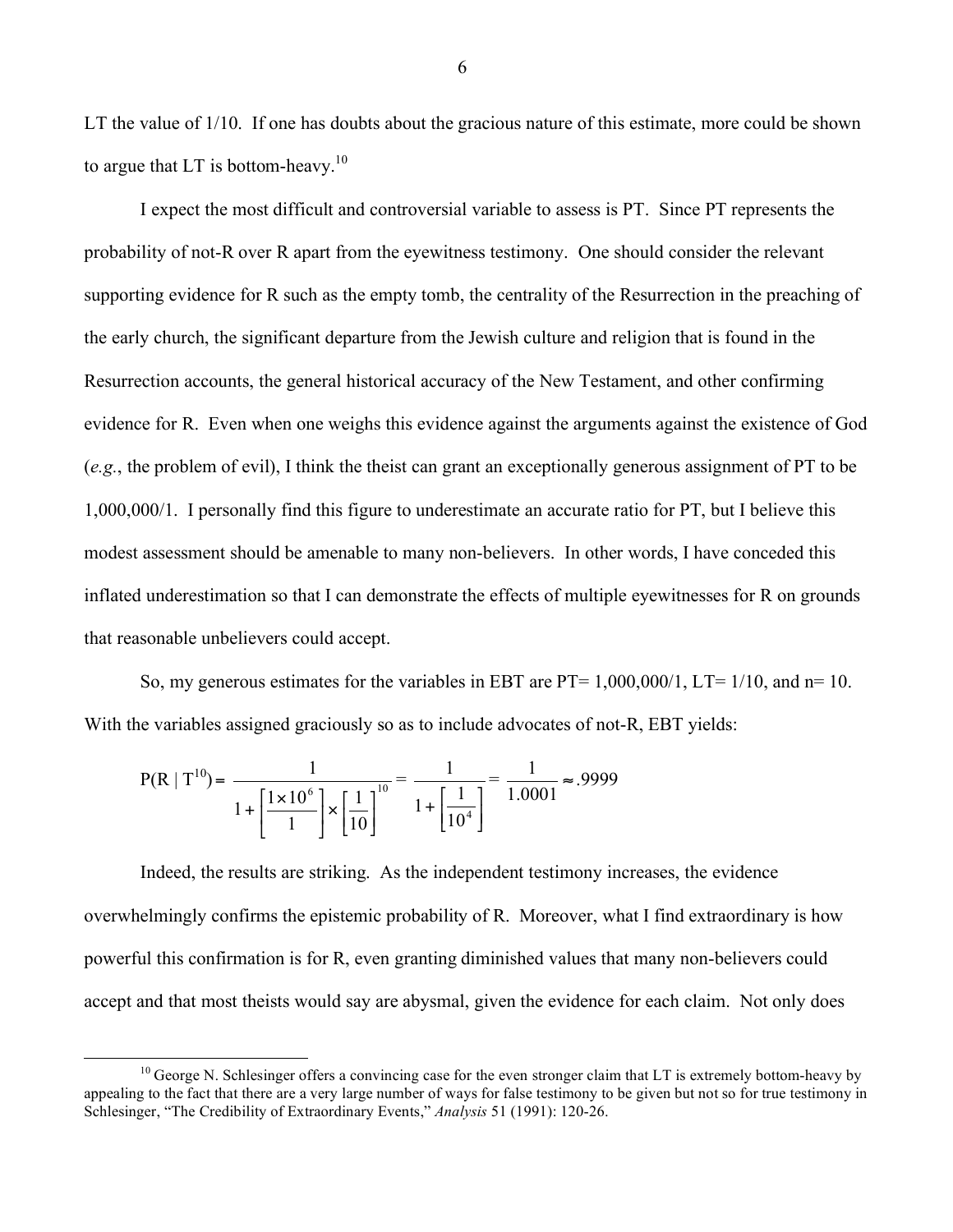the EH account provide clarity in counting the cumulative effects of eyewitnesses, it demonstrates that even with charitable values for each term the evidence for R is compelling.

## **III**

John Earman presents five possible "ways out" of this conclusion for non-believers.<sup>11</sup> First, one may "point to some defect either in Bayesianism itself or in the Bayesian analysis of multiple witnessing."<sup>12</sup> An adequate response to any critique of Bayesianism is beyond the scope of this paper, and one would need a case-by-case defense of the EH model in order to respond to arguments against this analysis of multiple witnessing. Thus, this paper offers no response to such critique.

Second, one may "set the prior probability of [the Resurrection] to zero."<sup>13</sup> In this case, the denominator of PT will equal zero; thus, EBT will not be workable. I am unsure why someone would think that the  $P(Miracle) = 0$ . Given the possibility that a god exists, it seems perfectly reasonable to say that it is remotely possible for a miracle to occur. My point here can be made clearer by expounding probabilistically on P(R) with the theorem on total probability:

 $P(R) = P(G) \times P(R | G) + P(\sim G) \times P(R | \sim G)$ 

where G = the proposition that there is a god. Presumably,  $P(R | \sim G) = 0$ ; so,

 $P(R) = P(G) \times P(R \mid G)$ 

Given this equality, it would seem that the prior probability of R is tied to the probability of there being a god. One could easily argue for a non-zero value for P(R), then, by appealing to arguments for theism. If the objector replies by insisting that  $P(G) = 0$ , then I would assume the objector can offer good reasons for thinking it is logically impossible for a God to exist. It would seem unreasonable to reject

 $11$  I am grateful for Jonah Schupbach's observation concerning Earman's five "ways out" and many of the counterarguments against them.<br> $\frac{12}{13}$  Earman, 60.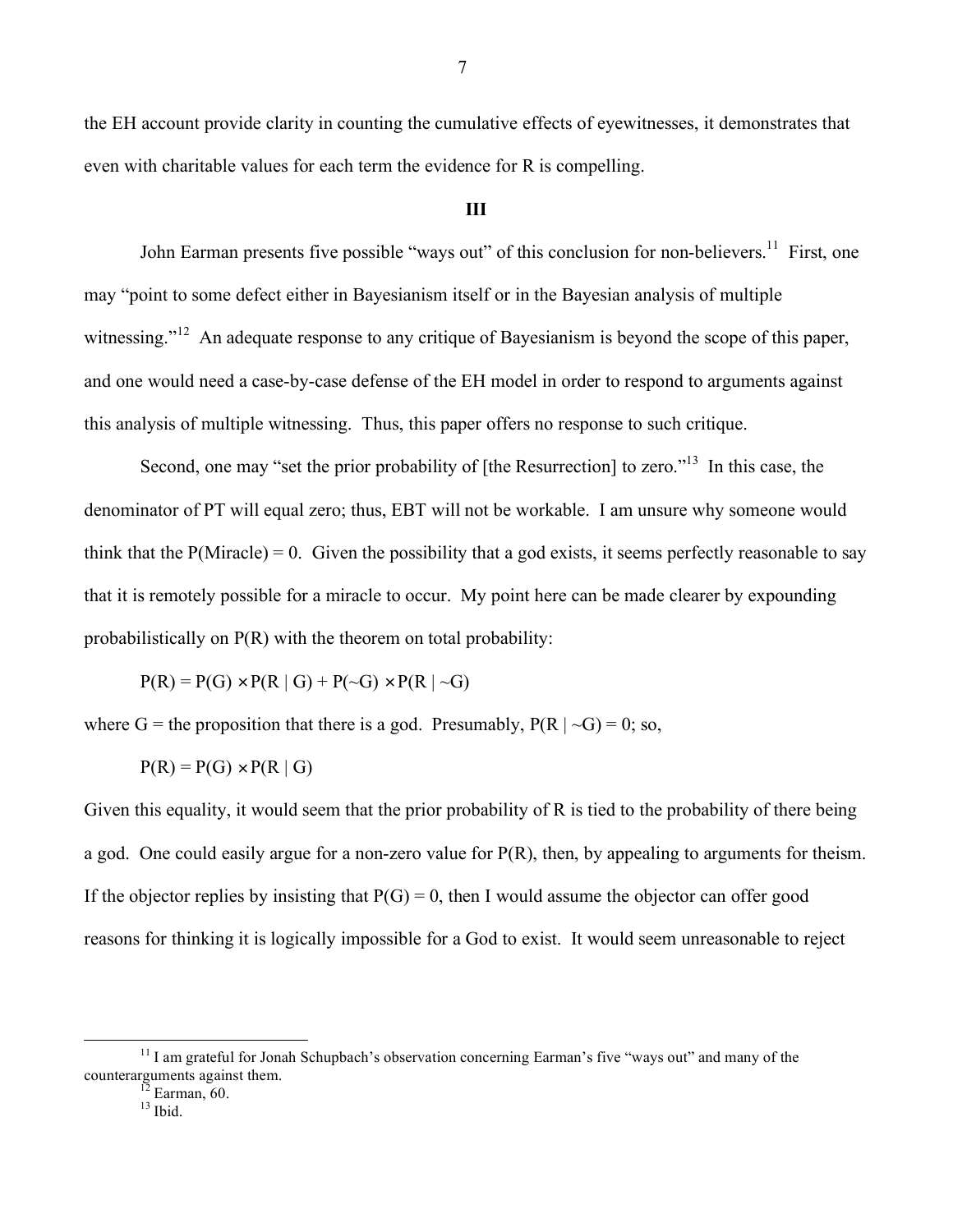the possibility of theism (*i.e.*, claiming that  $P(G) = 0$ ) and also unreasonable, then, to reject the possibility of R (*i.e.*, claiming that  $P(R) = 0$ ).

"The third out is to set the prior probability above zero but still so low that the testimony of a million witnesses would not push the posterior probability to a respectable level."<sup>14</sup> In this case, one affirms the exponential decrease in LT but also avers that PT is so dramatically top-heavy that no feasible numbers that are given to PT and to n will be enough to counter the effects of LT.

In order to make this way out succeed, one has to assign outrageous numbers to the terms of EBT. Assigning insurmountable numbers to these terms, though, reveals intellectual dishonesty. For I have already granted an assessment of the evidence that is weighted heavily in favor of the objector of R. Unless some new and compelling evidence is discovered that permits an even stronger evaluation of the evidence against R, those who make this move reveal that their conclusion is driving the probability assignments in the equation. Indeed, this is an intellectually dishonest approach to any argument. At this point, the non-believer's hypothesis seems to be guilty of a charge that Antony Flew once brought upon theism: the atheist's beliefs seem unfalsifiable. Pertaining to such hypotheses, Flew writes, "A fine brash hypothesis may thus be killed by inches, the death by a thousand qualifications."<sup>15</sup>

"The fourth out," according to Earman, "is to deny the independence assumptions that were crucial to the positive results."<sup>16</sup> In the particular case of R, I may add that one could also argue against the number that one assigns to n by appealing to a lack of historical evidence for the witnesses. In defense of n, I have pointed out that there is evidence to acknowledge over five hundred witnesses that R. In the spirit of generosity, however, I decided only to count ten witnesses, allowing the proponent of not-R to dismiss the majority of the testimony. Those who disagree with my assessment of n have two

<sup>14</sup> Ibid. <sup>15</sup> Antony Flew, "Theology and Falsification," in *New Essays in Philosophical Theology*, ed. Antony Flew and Alasdair Macintyre (New York: The Macmillan Company, 1955), 97.<br><sup>16</sup> Earman, 60.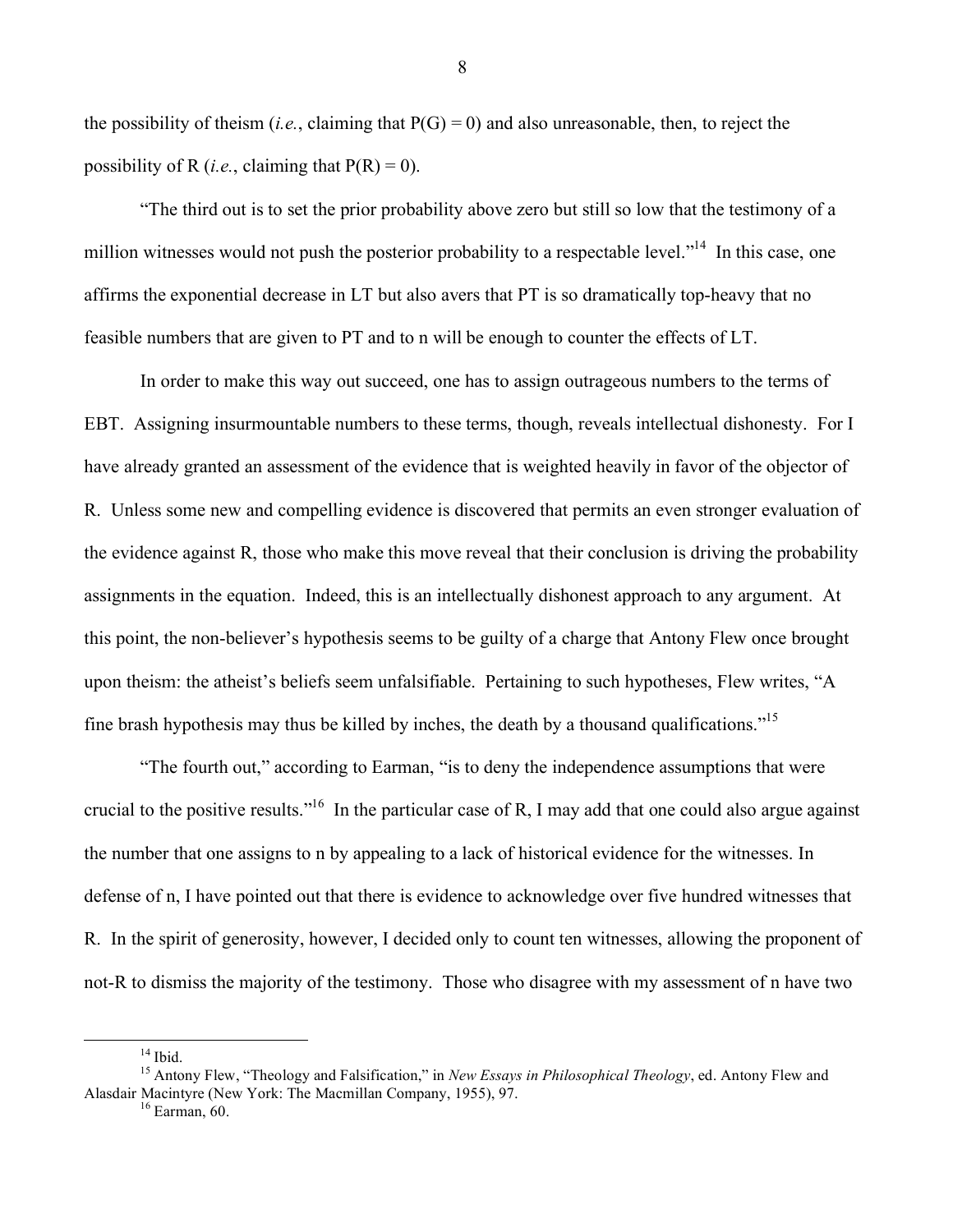clear paths of dissent. They could argue either that the evidence supports an even lower, non-zero number than I have proposed or that no testimony for a miracle could ever seriously be admissible. If proponents of not-R believe that my estimate for n is too high, the burden of proof rests on them to demonstrate how a smaller value for n can be plausibly supported in light of the historical data.

Those who take the other strategy might be tempted to follow David Hume's allegation that no testimony for a miracle could ever exist. Hume made this case in *An Enquiry Concerning Human* 

## *Understanding*:

There is not to be found, in all history, any miracle attested by a sufficient number of men, of such unquestioned good-sense, education, and learning as to secure us against all delusion in themselves; of such undoubted integrity, as to place them beyond all suspicion of any design to deceive others; of such credit and reputation in the eyes of mankind, as to have a great deal to lose in case of their being detected in any falsehood; and at the same time, attesting facts performed in such a public manner and in so celebrated a part of the world, as to render the detection unavoidable: All which circumstances are requisite to give us a full assurance in the testimony of men.<sup>17</sup>

In response, let me call attention to two points. First, note that Hume's standards for eyewitnesses require eyewitnesses to be so compelling that their testimonies alone ought to confer justification to believe the event to which they testify. For the purposes of EBT, however, the witnesses only need to be fair and independent. To say that a witness is fair is not to concede that the witness is utterly impeccable. Rather, a fair witness is merely one whose testimony should be considered when weighing the evidence. In many cases EBT could be used granting numerous fair witnesses and still yield a low epistemic probability for the claim in question.

Second, there is a fundamental inconsistency for those who suggest that the testimony in this instance ought to be discarded because of the miraculous claims of this testimony. George Mavrodes

 <sup>17</sup> David Hume, *An Enquiry to Human Understanding*…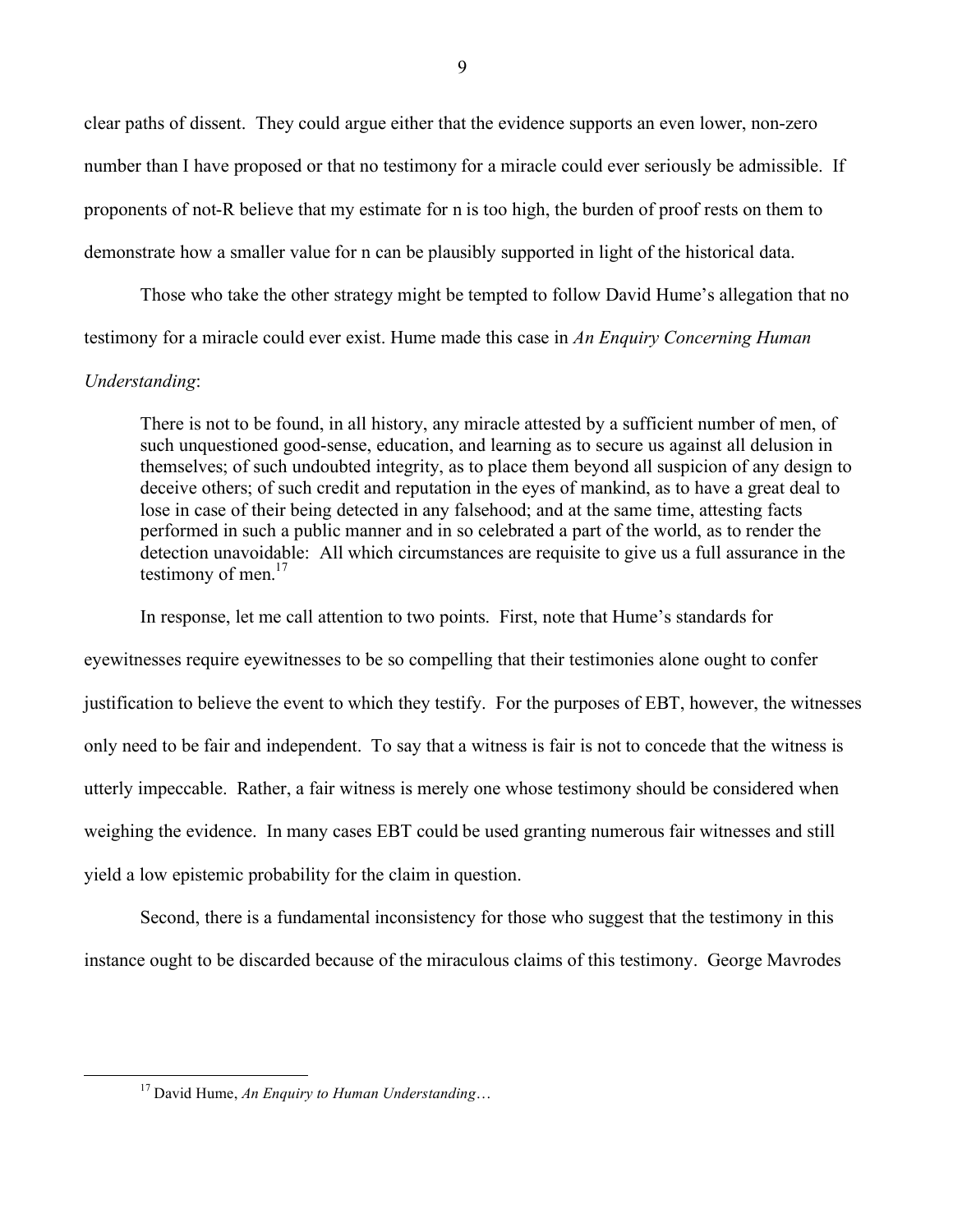has pointed out two serious problems with this Humean critique of miraculous testimony.<sup>18</sup> In the first place, this type of criticism conflates the probability of the miracle and the probability of the testimony. Second, to rule against miraculous testimony on the grounds that one personally has never witnessed a miracle has disastrous consequences. For this methodology would eliminate all testimony to events that one has not experienced. Mavrodes explains,

[I]f we are to proceed empirically, we have to take the testimonies as we find them. We cannot just make up testimonies to suit ourselves. *Nor can we properly leave out testimonies just to suit ourselves*. In the case of miracles, the fact that there are these other troubling minority testimonies, the testimonies of those who claim to have experienced miracles themselves, become part of the data with which we must deal.<sup>19</sup>

Fifth, one may assert that LT is not bottom-heavy. Critics might argue either that LT should be

assessed as 1/1 or that LT should be top-heavy. For they might accept Hume's doctrine of the "knavery

and folly of man."<sup>20</sup> Hume argues against the strength of the testimony for a miracle on the grounds that

people are prone to believe outlandish stories.

The many instances of forged miracles, and prophecies, and supernatural events, which, in all ages, have either been detected by contrary evidence, or which detect themselves by their absurdity, prove sufficiently the strong propensity of mankind to the extraordinary and the marvellous, and ought reasonably to beget a suspicion against all relations of this kind. This is our natural way of thinking, even with regard to the most common and most credible events. For instance: There is no kind of report which rises so easily, and spreads so quickly, especially in country places and provincial towns, as those concerning marriages; insomuch that two young persons of equal condition never see each other twice, but the whole neighbourhood immediately join them together. The pleasure of telling a piece of news so interesting, of propagating it, and of being the first reporters of it, spreads the intelligence. And this is so well known, that no man of sense gives attention to these reports, till he find them confirmed by some greater evidence. Do not the same passions, and others still stronger, incline the generality of mankind to believe and report, with the greatest vehemence and assurance, all religious miracles?<sup>21</sup>

 <sup>18</sup> George I. Mavrodes, "David Hume and the Probability of Miracles," *International Journal for Philosophy of*

<sup>&</sup>lt;sup>19</sup> Ibid., 180 (emphasis in original).<br><sup>20</sup> Hume, *Enquiry*….<br><sup>21</sup> Hume, *Enquiry*….